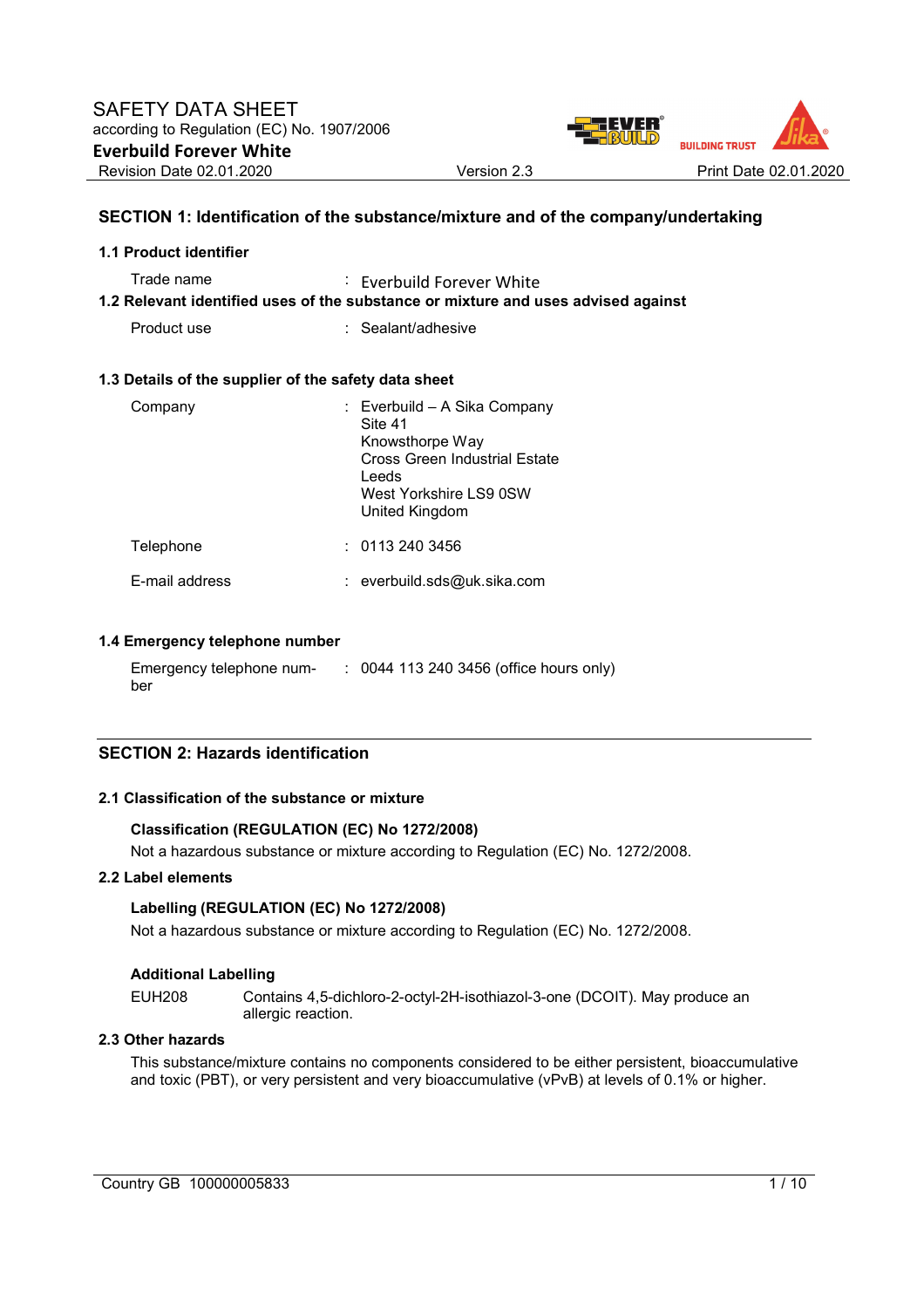

## **SECTION 3: Composition/information on ingredients**

## **3.2 Mixtures**

## **Components**

| Chemical name                       | CAS-No.                    | Classification      | Concentration   |
|-------------------------------------|----------------------------|---------------------|-----------------|
|                                     | EC-No.                     |                     | (% w/w)         |
|                                     | <b>Registration number</b> |                     |                 |
| 4,5-dichloro-2-octyl-2H-isothiazol- | 64359-81-5                 | Acute Tox. 4; H302  | $>= 0,0025 - 5$ |
| 3-one (DCOIT)                       | 264-843-8                  | Acute Tox. 2; H330  | 0.025           |
|                                     |                            | Skin Corr. 1B; H314 |                 |
|                                     |                            | Skin Sens. 1A; H317 |                 |
|                                     |                            | Aquatic Acute 1;    |                 |
|                                     |                            | H400                |                 |
|                                     |                            | Aquatic Chronic 1;  |                 |
|                                     |                            | H410                |                 |

## **SECTION 4: First aid measures**

## **4.1 Description of first aid measures**

| General advice          | No hazards which require special first aid measures.                                                                                                                            |
|-------------------------|---------------------------------------------------------------------------------------------------------------------------------------------------------------------------------|
| If inhaled              | Move to fresh air.                                                                                                                                                              |
| In case of skin contact | Take off contaminated clothing and shoes immediately.<br>Wash off with soap and plenty of water.                                                                                |
| In case of eye contact  | : Remove contact lenses.<br>Keep eye wide open while rinsing.                                                                                                                   |
| If swallowed            | Do not induce vomiting without medical advice.<br>Rinse mouth with water.<br>Do not give milk or alcoholic beverages.<br>Never give anything by mouth to an unconscious person. |
|                         | 4.2 Most important symptoms and effects, both acute and delayed                                                                                                                 |
| Symptoms                | See Section 11 for more detailed information on health effects<br>and symptoms.                                                                                                 |
| <b>Risks</b>            | No known significant effects or hazards.                                                                                                                                        |
|                         | 4.3 Indication of any immediate medical attention and special treatment needed                                                                                                  |
| Treatment               | Treat symptomatically.                                                                                                                                                          |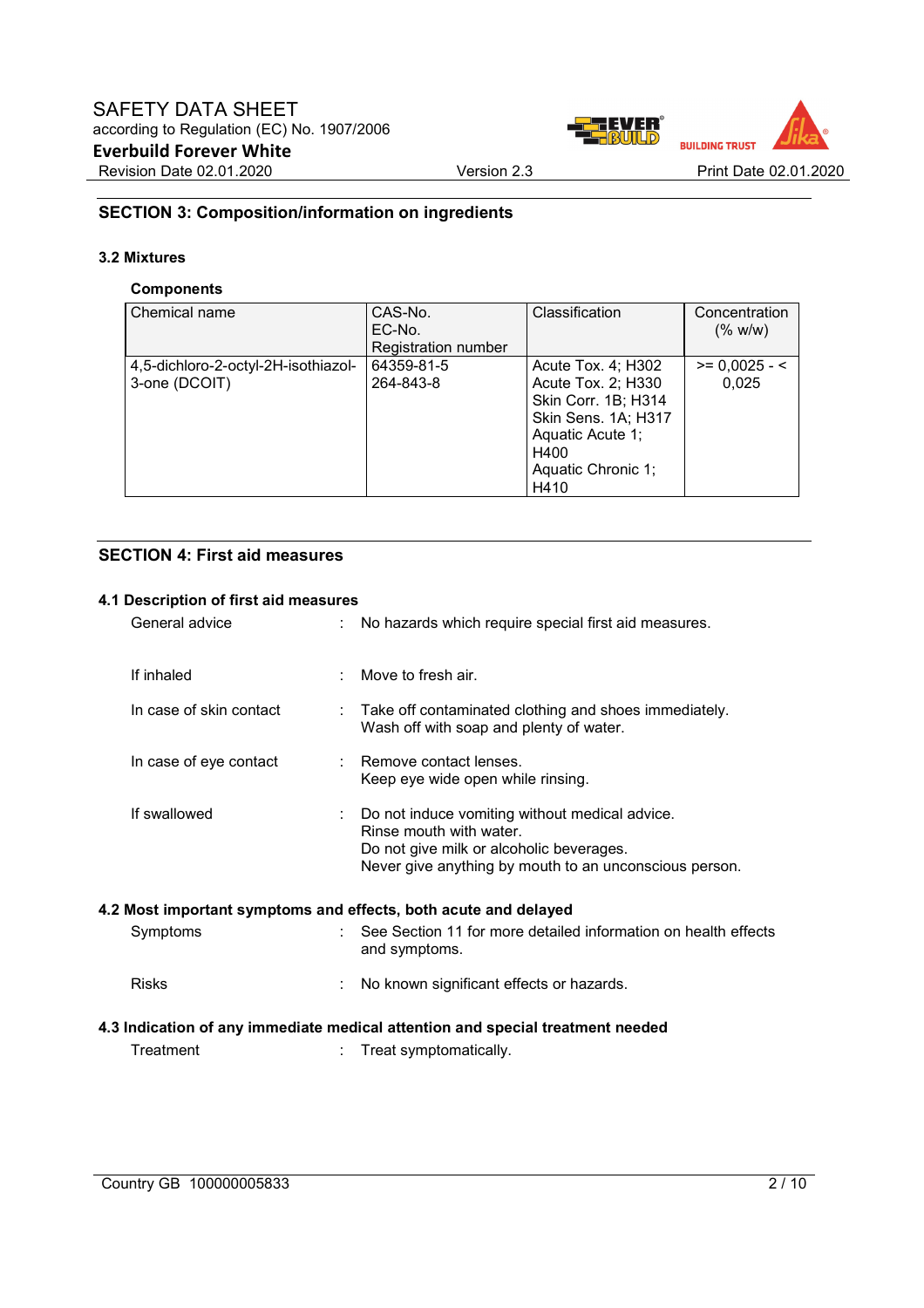

## **SECTION 5: Firefighting measures**

| 5.1 Extinguishing media<br>Suitable extinguishing media :              | In case of fire, use water/water spray/water jet/carbon diox-<br>ide/sand/foam/alcohol resistant foam/chemical powder for<br>extinction. |
|------------------------------------------------------------------------|------------------------------------------------------------------------------------------------------------------------------------------|
| 5.2 Special hazards arising from the substance or mixture<br>ucts      | Hazardous combustion prod- : No hazardous combustion products are known                                                                  |
| 5.3 Advice for firefighters<br>for firefighters<br>Further information | Special protective equipment : In the event of fire, wear self-contained breathing apparatus.<br>Standard procedure for chemical fires.  |

## **SECTION 6: Accidental release measures**

|                                                          | 6.1 Personal precautions, protective equipment and emergency procedures                                    |
|----------------------------------------------------------|------------------------------------------------------------------------------------------------------------|
| Personal precautions                                     | : For personal protection see section 8.                                                                   |
|                                                          |                                                                                                            |
| 6.2 Environmental precautions                            |                                                                                                            |
| Environmental precautions                                | : No special environmental precautions required.                                                           |
| 6.3 Methods and material for containment and cleaning up |                                                                                                            |
| Methods for cleaning up                                  | Wipe up with absorbent material (e.g. cloth, fleece).<br>Keep in suitable, closed containers for disposal. |

## **6.4 Reference to other sections**

For personal protection see section 8.

# **SECTION 7: Handling and storage**

| 7.1 Precautions for safe handling |                                                                                                                                                       |
|-----------------------------------|-------------------------------------------------------------------------------------------------------------------------------------------------------|
| Advice on safe handling           | For personal protection see section 8.<br>No special handling advice required.<br>Follow standard hygiene measures when handling chemical<br>products |
| fire and explosion                | Advice on protection against : Normal measures for preventive fire protection.                                                                        |
| Hygiene measures                  | When using do not eat or drink. When using do not smoke.                                                                                              |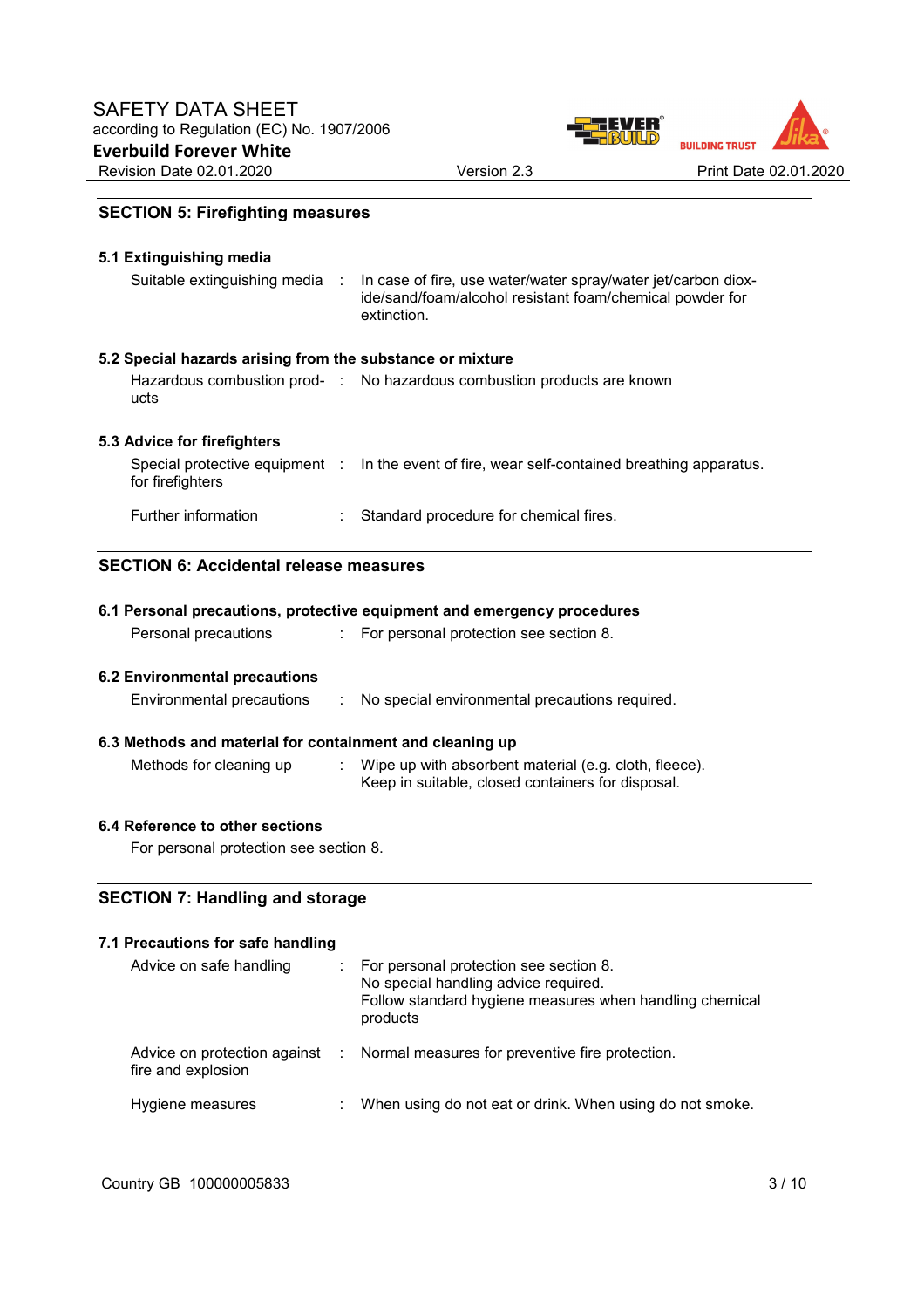

## **7.2 Conditions for safe storage, including any incompatibilities**

| Requirements for storage<br>areas and containers | : Keep container tightly closed in a dry and well-ventilated<br>place. Store in accordance with local regulations. |
|--------------------------------------------------|--------------------------------------------------------------------------------------------------------------------|
| Advice on common storage                         | No special restrictions on storage with other products.                                                            |
| Further information on stor-<br>age stability    | : No decomposition if stored and applied as directed.                                                              |
| 7.3 Specific end use(s)                          |                                                                                                                    |
| Specific use(s)                                  | : Consult most current local Product Data Sheet prior to any<br>use.                                               |

## **SECTION 8: Exposure controls/personal protection**

#### **8.1 Control parameters**

Contains no substances with occupational exposure limit values.

## **8.2 Exposure controls**

| Personal protective equipment          |                                                                                                                                                                                                                   |
|----------------------------------------|-------------------------------------------------------------------------------------------------------------------------------------------------------------------------------------------------------------------|
| Eye protection                         | Safety glasses                                                                                                                                                                                                    |
| Hand protection                        | Chemical-resistant, impervious gloves complying with an ap-<br>proved standard must be worn at all times when handling<br>chemical products. Reference number EN 374. Follow manu-<br>facturer specifications.    |
|                                        | Butyl rubber/nitrile rubber gloves (0,4 mm)<br>Recommended: Butyl rubber/nitrile rubber gloves.                                                                                                                   |
| Skin and body protection<br>÷          | Protective clothing (e.g. Safety shoes acc. to EN ISO 20345,<br>long-sleeved working clothing, long trousers). Rubber aprons<br>and protective boots are additionaly recommended for mixing<br>and stirring work. |
| Respiratory protection                 | : No special measures required.                                                                                                                                                                                   |
| <b>Environmental exposure controls</b> |                                                                                                                                                                                                                   |
| General advice                         | : No special environmental precautions required.                                                                                                                                                                  |

## **SECTION 9: Physical and chemical properties**

## **9.1 Information on basic physical and chemical properties**

| Appearance              | paste<br>: .           |    |
|-------------------------|------------------------|----|
| Colour                  | various                |    |
| Odour                   | vinegar-like<br>÷      |    |
| <b>Odour Threshold</b>  | No data available<br>÷ |    |
| Country GB 100000005833 |                        | 10 |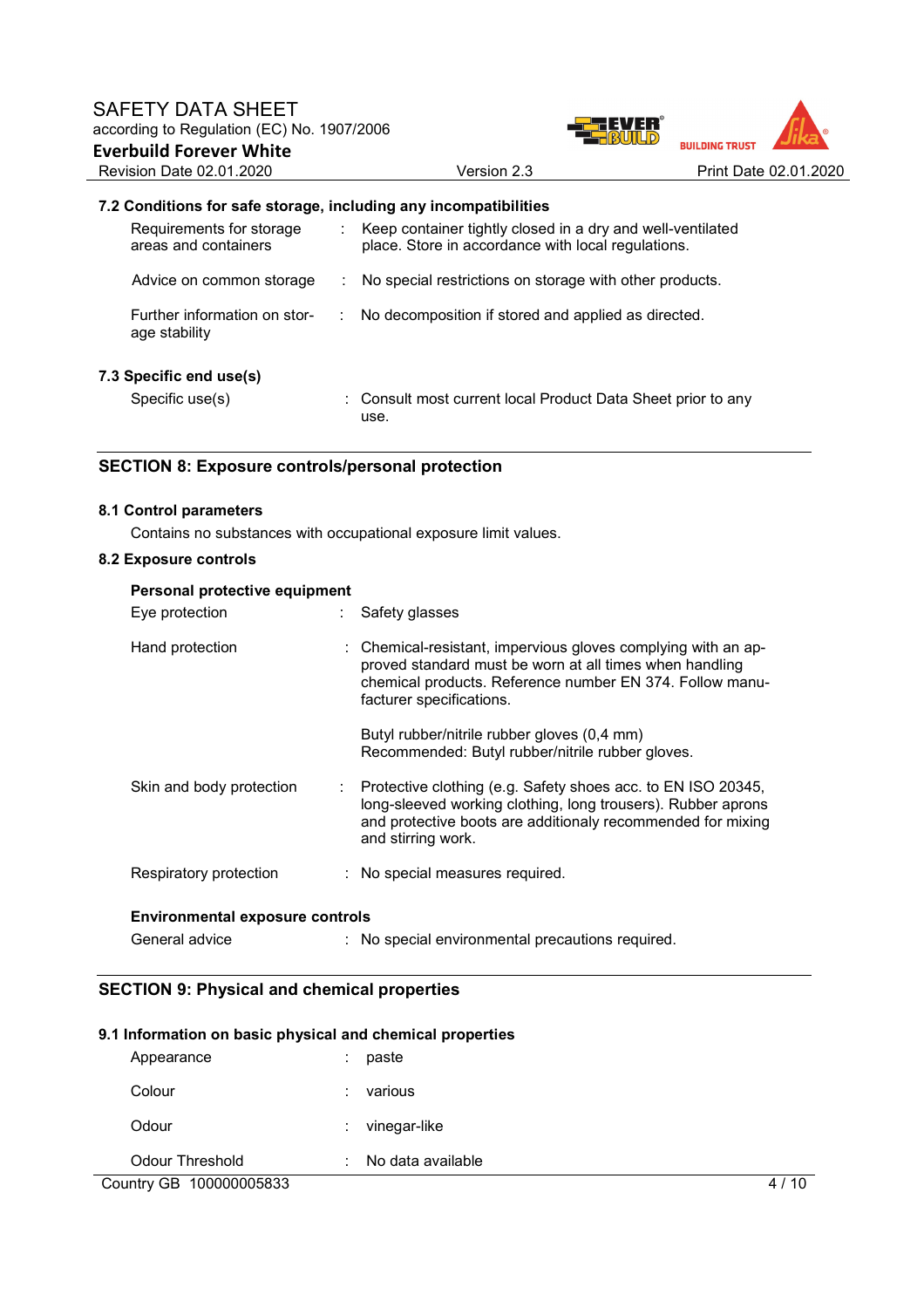## SAFETY DATA SHEET according to Regulation (EC) No. 1907/2006 **Everbuild Forever White**





| pH                                                    |                             | Not applicable               |
|-------------------------------------------------------|-----------------------------|------------------------------|
| Melting point/range / Freezing :<br>point             |                             | No data available            |
| Boiling point/boiling range                           | t.                          | No data available            |
| Flash point                                           |                             | >61 °C<br>Method: closed cup |
| Evaporation rate                                      | t.                          | No data available            |
| Flammability (solid, gas)                             | t.                          | No data available            |
| Upper explosion limit / Upper :<br>flammability limit |                             | No data available            |
| Lower explosion limit / Lower<br>flammability limit   | $\mathcal{L}^{\mathcal{L}}$ | No data available            |
| Vapour pressure                                       | ÷.                          | 0,01 hPa                     |
| Relative vapour density                               | t.                          | No data available            |
| Density                                               | t.                          | ca. 1,04 g/cm3 (20 °C)       |
| Solubility(ies)<br>Water solubility                   | $\mathbb{R}^{\mathbb{Z}}$   | insoluble                    |
| Solubility in other solvents                          | t.                          | No data available            |
| Partition coefficient: n-<br>octanol/water            |                             | No data available            |
| Auto-ignition temperature                             | t.                          | No data available            |
| Decomposition temperature                             | $\mathbb{R}^{\mathbb{Z}}$   | No data available            |
| Viscosity<br>Viscosity, dynamic                       |                             | No data available            |
| Viscosity, kinematic                                  | t.                          | $>$ 30 mm2/s (40 °C)         |
| <b>Explosive properties</b>                           |                             | No data available            |
| Oxidizing properties                                  |                             | No data available            |

## **9.2 Other information**

No data available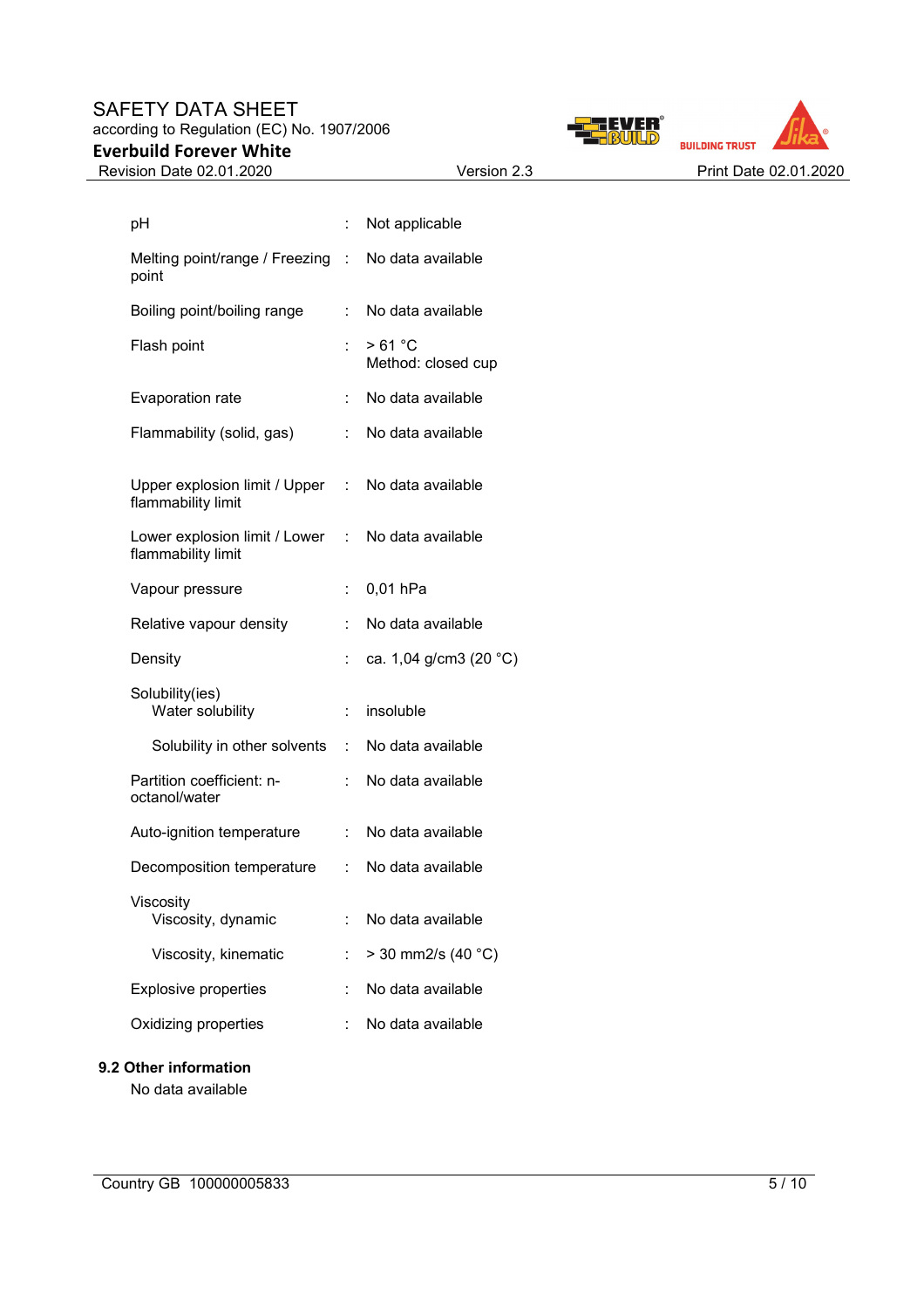

## **SECTION 10: Stability and reactivity**

#### **10.1 Reactivity**

No dangerous reaction known under conditions of normal use.

#### **10.2 Chemical stability**

The product is chemically stable.

## **10.3 Possibility of hazardous reactions**

Hazardous reactions : No hazards to be specially mentioned.

## **10.4 Conditions to avoid**

| Conditions to avoid |  | No data available |
|---------------------|--|-------------------|
|---------------------|--|-------------------|

### **10.5 Incompatible materials**

| Materials to avoid | No data available |
|--------------------|-------------------|
|--------------------|-------------------|

## **10.6 Hazardous decomposition products**

No decomposition if stored and applied as directed.

## **SECTION 11: Toxicological information**

### **11.1 Information on toxicological effects**

### **Acute toxicity**

Not classified based on available information.

### **Components:**

### **4,5-dichloro-2-octyl-2H-isothiazol-3-one (DCOIT):**

| Acute oral toxicity       | : LD50 Oral (Rat): $1.636$ mg/kg                |
|---------------------------|-------------------------------------------------|
| Acute inhalation toxicity | : $LC50$ (Rat): 0,26 mg/l<br>Exposure time: 4 h |

Test atmosphere: dust/mist

## **Skin corrosion/irritation**

Not classified based on available information.

### **Serious eye damage/eye irritation**

Not classified based on available information.

### **Respiratory or skin sensitisation**

#### **Skin sensitisation**

Not classified based on available information.

### **Respiratory sensitisation**

Not classified based on available information.

#### **Germ cell mutagenicity**

Not classified based on available information.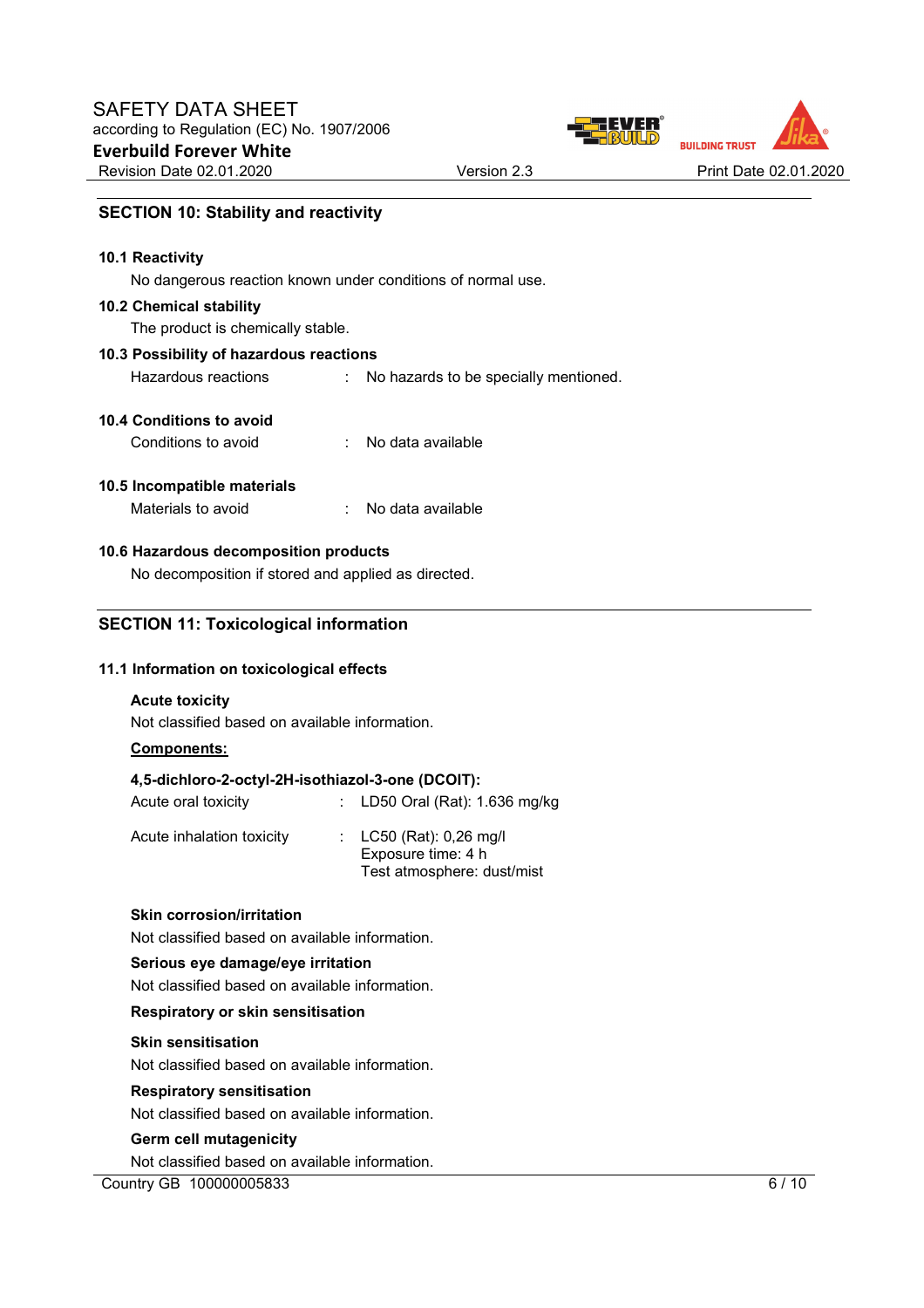



## **Carcinogenicity**

Not classified based on available information.

### **Reproductive toxicity**

Not classified based on available information.

#### **STOT - single exposure**

Not classified based on available information.

### **STOT - repeated exposure**

Not classified based on available information.

### **Aspiration toxicity**

Not classified based on available information.

## **SECTION 12: Ecological information**

### **12.1 Toxicity**

### **Components:**

4,5-dichloro-2-octyl-2H-isothiazol-3-one (DCOIT)**:** 

| Toxicity to fish                       | : $LC50$ (Fish): 0,0027 mg/l<br>Exposure time: 96 h |
|----------------------------------------|-----------------------------------------------------|
| M-Factor (Acute aguatic tox-<br>icity) | : 100                                               |
| M-Factor (Chronic aguatic<br>toxicity) | $\therefore$ 10                                     |

## **12.2 Persistence and degradability**

No data available

## **12.3 Bioaccumulative potential**

No data available

### **12.4 Mobility in soil**

No data available

### **12.5 Results of PBT and vPvB assessment**

### **Product:**

Assessment : This substance/mixture contains no components considered to be either persistent, bioaccumulative and toxic (PBT), or very persistent and very bioaccumulative (vPvB) at levels of 0.1% or higher..

### **12.6 Other adverse effects**

### **Product:**

Additional ecological infor-: There is no data available for this product. mation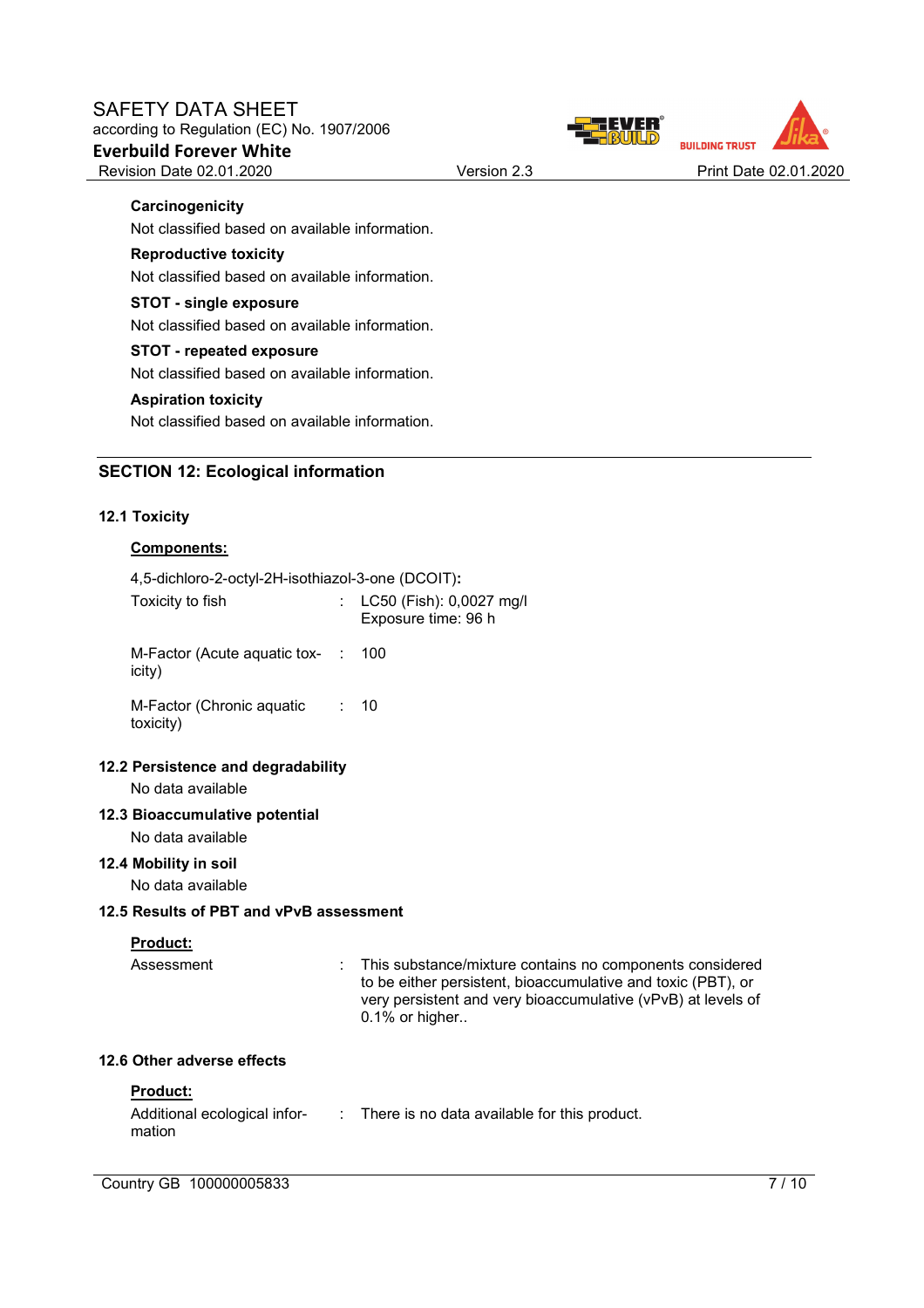

## **SECTION 13: Disposal considerations**

#### **13.1 Waste treatment methods**

Product **Example 20** The generation of waste should be avoided or minimized wherever possible.

Empty containers or liners may retain some product residues. This material and its container must be disposed of in a safe way.

Dispose of surplus and non-recyclable products via a licensed waste disposal contractor.

Disposal of this product, solutions and any by-products should at all times comply with the requirements of environmental protection and waste disposal legislation and any regional local authority requirements.

Avoid dispersal of spilled material and runoff and contact with soil, waterways, drains and sewers.

## **SECTION 14: Transport information**

### **14.1 UN number**

Not regulated as a dangerous good

#### **14.2 UN proper shipping name**

Not regulated as a dangerous good

### **14.3 Transport hazard class(es)**

Not regulated as a dangerous good

#### **14.4 Packing group**

Not regulated as a dangerous good

## **14.5 Environmental hazards**

Not regulated as a dangerous good

## **14.6 Special precautions for user**

### Not applicable

## **14.7 Transport in bulk according to Annex II of Marpol and the IBC Code**

Not applicable for product as supplied.

## **SECTION 15: Regulatory information**

| 15.1 Safety, health and environmental regulations/legislation specific for the substance or mixture                                                  |                |
|------------------------------------------------------------------------------------------------------------------------------------------------------|----------------|
| REACH - Restrictions on the manufacture, placing on<br>the market and use of certain dangerous substances,<br>preparations and articles (Annex XVII) | Not applicable |
| International Chemical Weapons Convention (CWC)<br><b>Schedules of Toxic Chemicals and Precursors</b>                                                | Not applicable |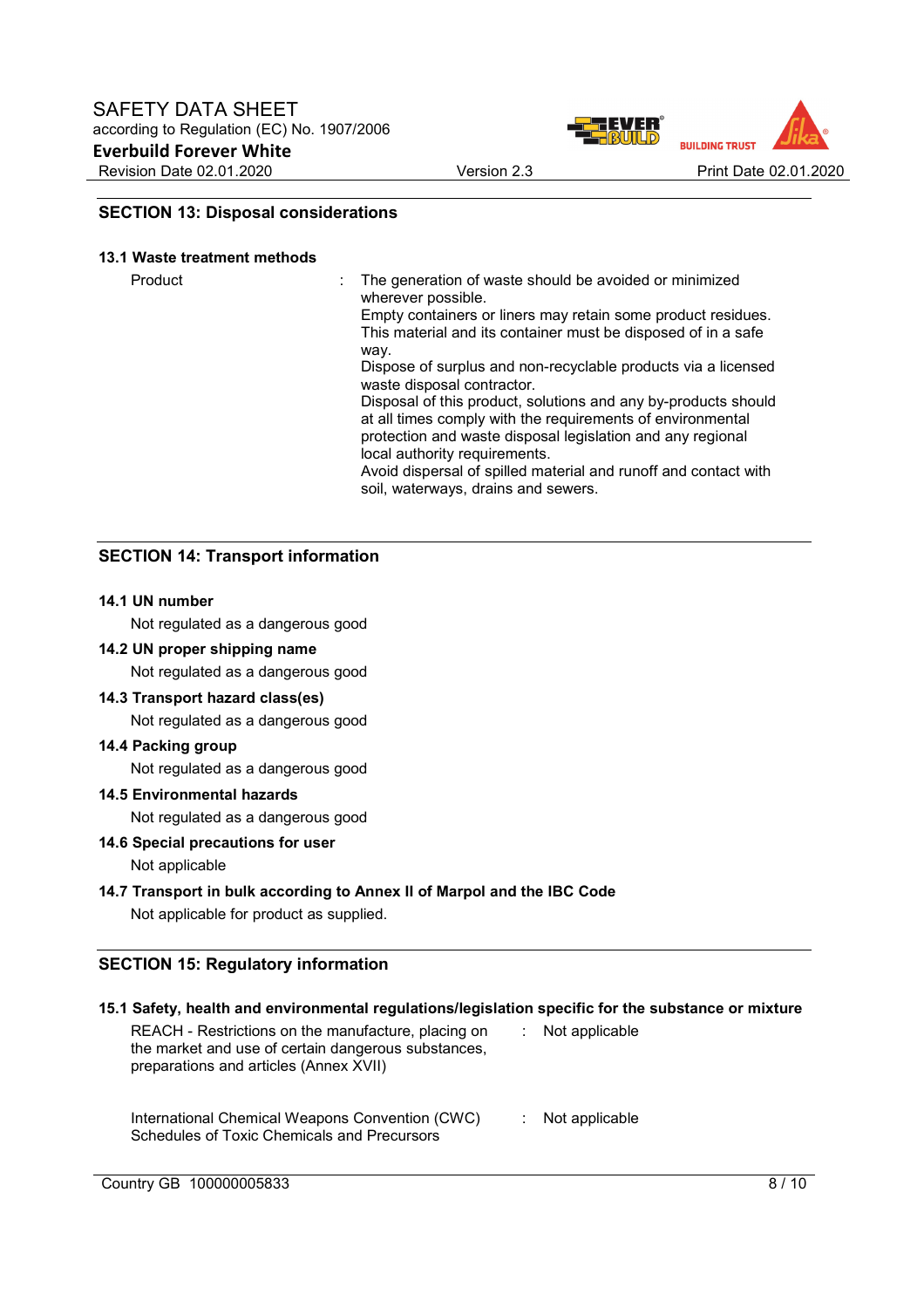## SAFETY DATA SHEET according to Regulation (EC) No. 1907/2006 **Everbuild Forever White**

Concern for Authorisation (Article 59).

REACH - Candidate List of Substances of Very High



| REACH - List of substances subject to authorisation<br>(Annex XIV)                                                                     |                                                                                                                                                                                                             | : Not applicable                                                                                                  |
|----------------------------------------------------------------------------------------------------------------------------------------|-------------------------------------------------------------------------------------------------------------------------------------------------------------------------------------------------------------|-------------------------------------------------------------------------------------------------------------------|
| Regulation (EC) No 1005/2009 on substances that de- : Not applicable<br>plete the ozone layer                                          |                                                                                                                                                                                                             |                                                                                                                   |
| Regulation (EC) No 850/2004 on persistent organic pol- : Not applicable<br>lutants                                                     |                                                                                                                                                                                                             |                                                                                                                   |
| Regulation (EC) No 649/2012 of the European Parlia-<br>ment and the Council concerning the export and import<br>of dangerous chemicals |                                                                                                                                                                                                             | : Not applicable                                                                                                  |
| <b>REACH Information:</b>                                                                                                              | All substances contained in our Products are<br>- registered by our upstream suppliers, and/or<br>- registered by us, and/or<br>- excluded from the regulation, and/or<br>- exempted from the registration. |                                                                                                                   |
| jor-accident hazards involving dangerous substances.                                                                                   | Not applicable                                                                                                                                                                                              | Seveso III: Directive 2012/18/EU of the European Parliament and of the Council on the control of ma-              |
| Volatile organic compounds                                                                                                             | (VOCV)<br>no VOC duties                                                                                                                                                                                     | Law on the incentive tax for volatile organic compounds                                                           |
|                                                                                                                                        | Not applicable                                                                                                                                                                                              | Directive 2010/75/EU of 24 November 2010 on industrial<br>emissions (integrated pollution prevention and control) |
| If other requisitory infermation applica that is not elready provided elecutions in the Cafety Data                                    |                                                                                                                                                                                                             |                                                                                                                   |

If other regulatory information applies that is not already provided elsewhere in the Safety Data Sheet, then it is described in this subsection.

| Health, safety and environ-   | : Environmental Protection Act 1990 & Subsidiary Regulations |  |
|-------------------------------|--------------------------------------------------------------|--|
| mental regulation/legislation | Health and Safety at Work Act 1974 & Subsidiary Regulations  |  |
| specific for the substance or | Control of Substances Hazardous to Health Regulations        |  |
| mixture:                      | (COSHH)                                                      |  |
|                               | May be subject to the Control of Major Accident Hazards      |  |
|                               | Regulations (COMAH), and amendments.                         |  |

## **15.2 Chemical safety assessment**

No Chemical Safety Assessment has been carried out for this mixture by the supplier.

## **SECTION 16: Other information**

## **Full text of H-Statements**

H302 : Harmful if swallowed.